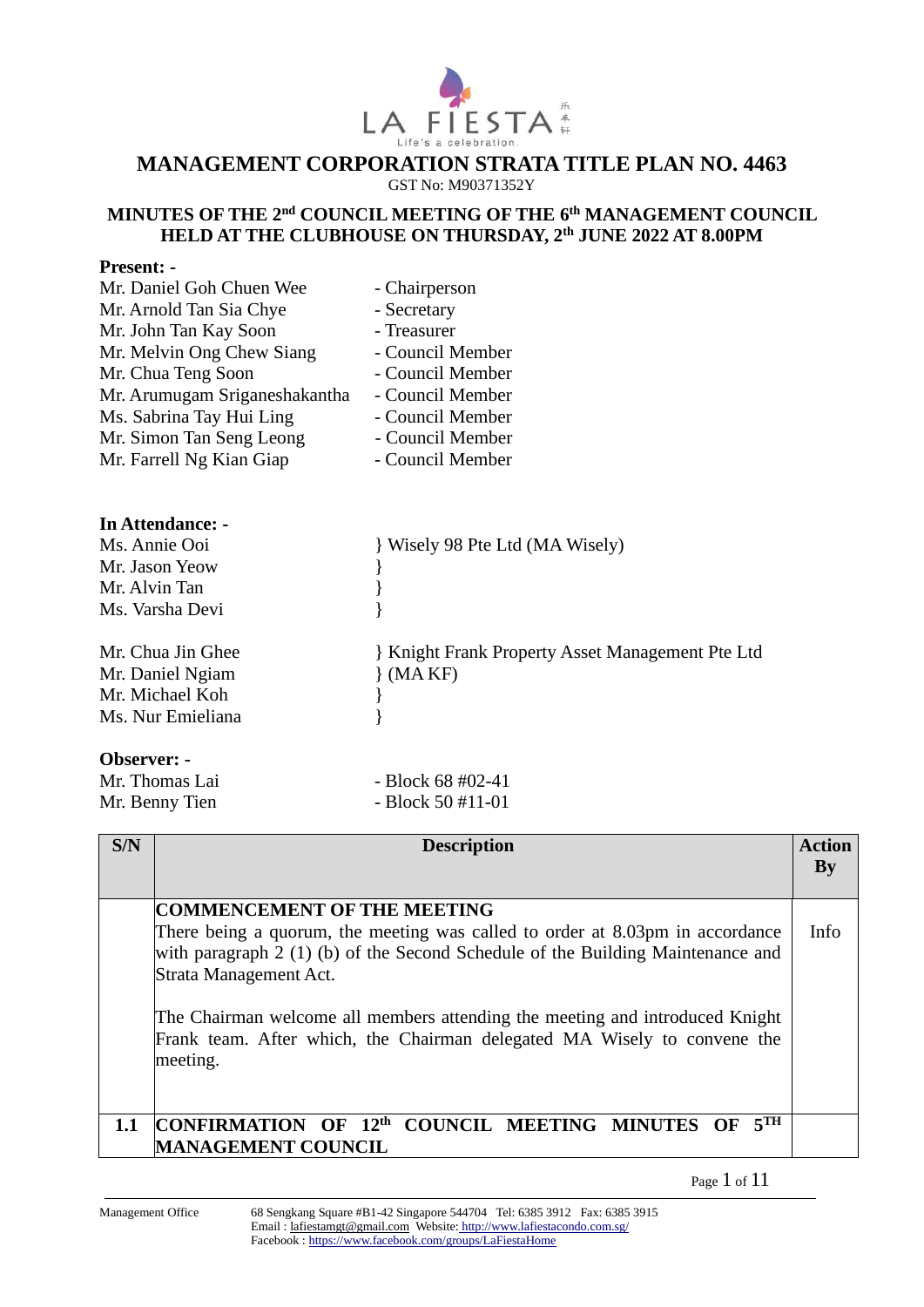

|     |                                                                | GST No: M90371352Y                                                                          |                 |           |
|-----|----------------------------------------------------------------|---------------------------------------------------------------------------------------------|-----------------|-----------|
|     |                                                                | The minutes of the $12th$ Council Meeting of the 5th Management Council was                 |                 | Info      |
|     | confirmed and adopted.                                         |                                                                                             |                 |           |
|     |                                                                |                                                                                             |                 |           |
|     |                                                                |                                                                                             |                 |           |
|     |                                                                | With the minutes vetted by a member and confirmed by the Secretary of the exited            |                 |           |
|     |                                                                | 5 <sup>th</sup> Management Council, namely Mr. Thomas Lai (present) and Mr. Andrew Cox      |                 |           |
|     |                                                                | (during the 1 <sup>st</sup> Council Meeting of the $6th$ Management Council on 5 May 2022), |                 |           |
|     |                                                                | and with no amendments by MA Wisely, this minutes was proposed for                          |                 |           |
|     |                                                                | confirmation by Mr. Melvin Ong and seconded by Mr. Arumugam                                 |                 |           |
|     | Sriganeshakantha.                                              |                                                                                             |                 |           |
|     |                                                                |                                                                                             |                 |           |
|     | CONFIRMATION OF 1st COUNCIL MEETING MINUTES OF                 |                                                                                             | 6 <sup>TH</sup> |           |
| 1.2 |                                                                |                                                                                             |                 |           |
|     | <b>MANAGEMENT COUNCIL</b>                                      |                                                                                             |                 |           |
|     |                                                                | The minutes of the 1 <sup>st</sup> Council Meeting of the 6th Management Council was        |                 | Info      |
|     | confirmed and adopted.                                         |                                                                                             |                 |           |
|     |                                                                |                                                                                             |                 |           |
|     | Proposed by Mr. Melvin Ong and seconded by Mr. Arnold Tan.     |                                                                                             |                 |           |
|     |                                                                |                                                                                             |                 |           |
|     |                                                                | However, it was noted the 12 items brought up by the Council, including related             |                 |           |
|     |                                                                |                                                                                             |                 |           |
|     |                                                                | matter raised by Mr. Andrew Cox, were not included in the agenda and these were             |                 |           |
|     |                                                                | discussed after the meeting was closed. Hence these could not be recorded as                |                 |           |
|     | minutes.                                                       |                                                                                             |                 |           |
|     |                                                                |                                                                                             |                 |           |
| 2.0 | <b>MANAGING AGENT REPORT</b>                                   |                                                                                             |                 |           |
|     |                                                                |                                                                                             |                 |           |
|     |                                                                |                                                                                             |                 |           |
|     |                                                                |                                                                                             |                 |           |
| 2.1 | To approve the Financial Statement for the month of April 2022 |                                                                                             |                 |           |
|     |                                                                |                                                                                             |                 |           |
|     | The financial statement for April 2022 was presented.          |                                                                                             |                 | Info      |
|     |                                                                |                                                                                             |                 |           |
|     | Below was the ageing analysis as at 30 April 2022.             |                                                                                             |                 |           |
|     |                                                                |                                                                                             |                 |           |
|     |                                                                |                                                                                             | Mar'22          |           |
|     |                                                                | Apr'22                                                                                      |                 |           |
|     | Total                                                          | \$83,240.87                                                                                 | \$125,600.51    |           |
|     |                                                                |                                                                                             |                 |           |
|     |                                                                | The financial statement for April 2022 was approved as proposed by Ms. Sabrina              |                 |           |
|     | Tay and seconded by Mr. John Tan.                              |                                                                                             |                 |           |
|     |                                                                |                                                                                             |                 |           |
|     |                                                                | The Council enquired about the claim against Mover Aspect with regards to the               |                 |           |
|     |                                                                | damage to the IU reader. MA Wisely informed that Aequitas (MCST Legal Rep)                  |                 |           |
|     |                                                                |                                                                                             |                 |           |
|     |                                                                | had received confirmation that the cheque payment is in process and will be sent to         |                 |           |
|     |                                                                | MCST's address. The Council tasked MA Wisely to have Aequitas to advise the                 |                 | <b>MA</b> |
|     | legal fees and services incurred to-date.                      |                                                                                             |                 | Wisely    |
|     |                                                                |                                                                                             |                 |           |
|     |                                                                | [Post meeting notes: MA Wisely had emailed to Aequitas on the above and the                 |                 |           |
|     | Council was kept in the cc loop.]                              |                                                                                             |                 |           |

Page 2 of 11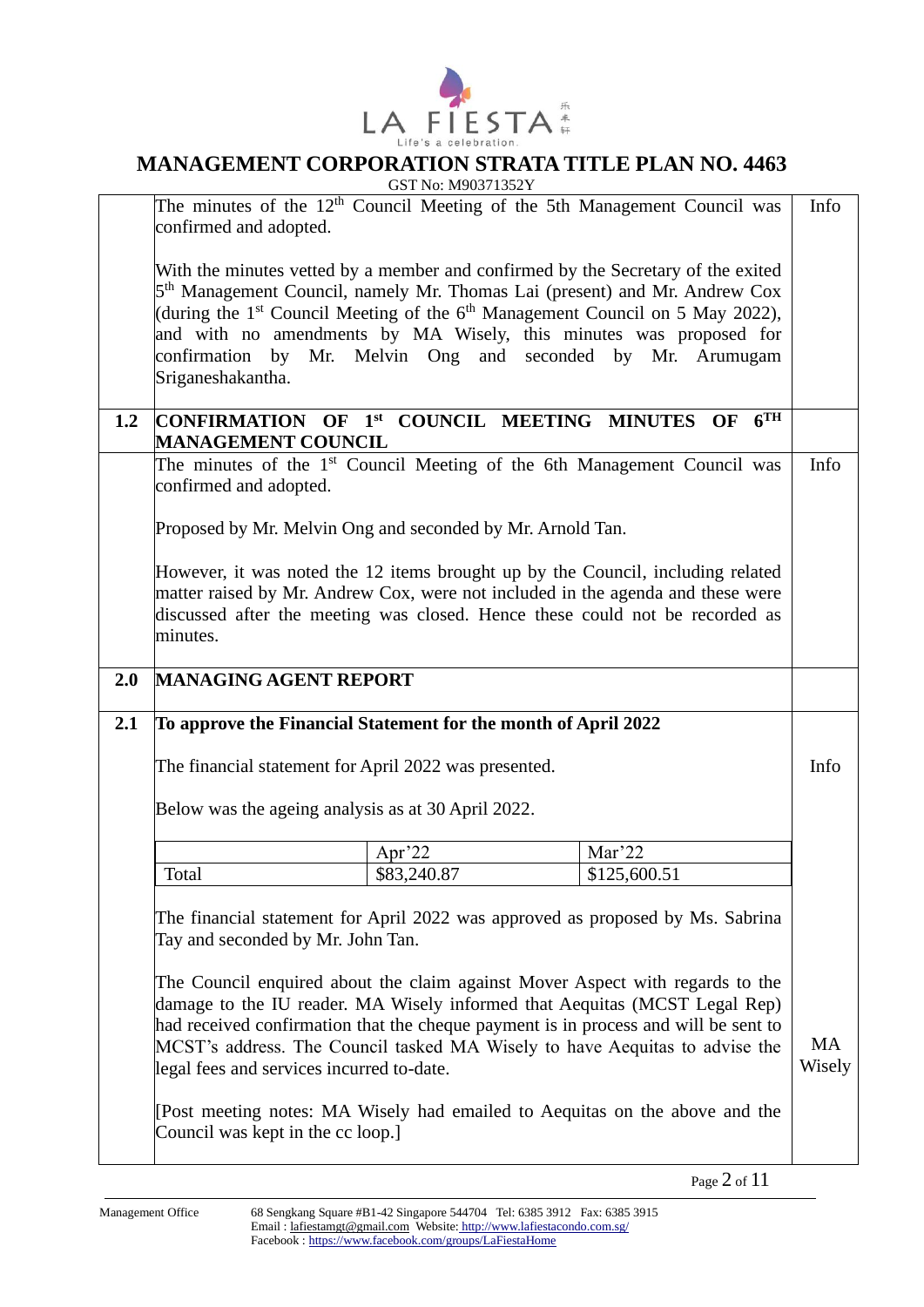

GST No: M90371352Y

| $2.2\,$ | <b>Updates of new authorized Signatories for Banks</b>                                                                                                                                                                                                  |             |
|---------|---------------------------------------------------------------------------------------------------------------------------------------------------------------------------------------------------------------------------------------------------------|-------------|
|         | The bank signatories' changes to the MCST current account were initiated on 29 Closed<br>May 2022.                                                                                                                                                      |             |
|         | MA Wisely informed that the payment vouchers for May 2022 were prepared and<br>uploaded to MCST's OCBC Velocity for due approval by Authorizers.                                                                                                        | Info        |
|         | To ensure proper handover and record keeping, MA Wisely confirmed that there are<br>no urgent payments and the exited 5 <sup>th</sup> Management Council has not, and will not be                                                                       | Info        |
|         | authorizing any payment after 30 April 2022, These invoices will be routed to the                                                                                                                                                                       | <b>MA</b>   |
|         | current Management Council's authorized signatories for approval. In addition, all Wisely/                                                                                                                                                              |             |
|         | outstanding invoices will be handed over to MA KF for processing.                                                                                                                                                                                       | <b>MAKF</b> |
| 2.3     | <b>Appointment of Auditor</b>                                                                                                                                                                                                                           |             |
|         | The MA Wisely re-presented the 4 companies' quotations to the Council for<br>instruction. The Council deliberated and consulted MA KF whom had no objection<br>to appoint YWL & Co as recommended, which was the lowest price among the 4<br>companies. | Closed      |
|         | MA KF to file the appointment of auditor with BCA.                                                                                                                                                                                                      | <b>MAKF</b> |
| 2.4     | <b>HL Bank Fixed Deposit rollover for 6 months</b>                                                                                                                                                                                                      |             |
|         | The Council had given directive via email to rollover the HL Bank fixed deposit   MA KF<br>maturing on 17 May 2022 for 6 months at proposed 0.88% per annum. Currently<br>pending confirmation by the HL Bank.                                          |             |
|         | The Council was informed that the update of bank signatories to the fixed deposits MAKF<br>bank is to be followed up by MA KF.                                                                                                                          |             |

Page 3 of 11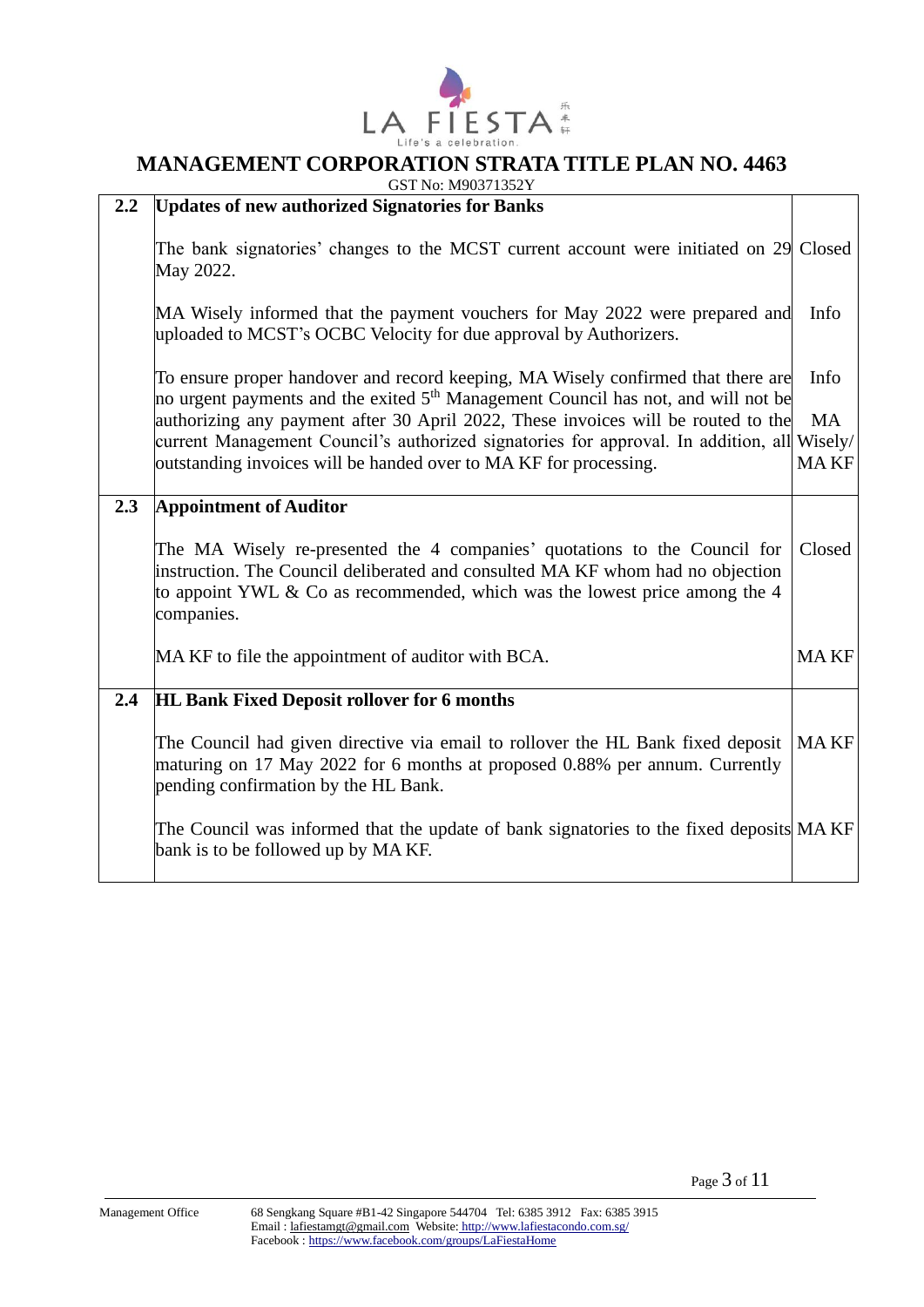

 $GCDM = M90371352Y$ 

| MA Wisely presented the followings with recommendations:<br><b>Service Providers</b>                                                                                                                                                              | <b>Expiry Date</b> | <b>Remarks</b>                                                               |
|---------------------------------------------------------------------------------------------------------------------------------------------------------------------------------------------------------------------------------------------------|--------------------|------------------------------------------------------------------------------|
| Vending Machines: Gardenia                                                                                                                                                                                                                        | 07 & 30 Jun        | Advised to continue.                                                         |
| & Warburg                                                                                                                                                                                                                                         | 2022               | <b>Income for Estate</b>                                                     |
| <b>Information System:</b>                                                                                                                                                                                                                        | 30 Jun 2022        | Advised to continue.                                                         |
| MyEstateHub                                                                                                                                                                                                                                       |                    | Domain name &<br><b>Facilities Bookings</b>                                  |
|                                                                                                                                                                                                                                                   |                    | familiarity for residents                                                    |
| LEW: Portfolio Engineering<br>PL                                                                                                                                                                                                                  | 11 Jun 2022        | Advised to renew, as<br>the LEW was familiar                                 |
|                                                                                                                                                                                                                                                   |                    | with estate Electrical                                                       |
|                                                                                                                                                                                                                                                   |                    | layout. Quote was<br>emailed to Council.                                     |
| <b>Cleaning: Cleaning Solutions</b>                                                                                                                                                                                                               | 20 Jun 2022        | Request for 2 months                                                         |
|                                                                                                                                                                                                                                                   |                    | extension. Sourcing for                                                      |
|                                                                                                                                                                                                                                                   |                    | Quotes from other                                                            |
|                                                                                                                                                                                                                                                   |                    | companies                                                                    |
| Information System: M1                                                                                                                                                                                                                            | 17 Jul 2022        | Internet & Wifi.                                                             |
| Fire Protection System: Fire-                                                                                                                                                                                                                     | 31 July 2022       | Advised to renew<br>To source for Quotes                                     |
| Mech PL                                                                                                                                                                                                                                           |                    |                                                                              |
| <b>Generator: Crank Power</b><br>Engineering PL                                                                                                                                                                                                   | 31 Jul 2022        | To source for Quotes                                                         |
| The Council decided to continue with the following Term Contracts for,<br>1) Vending Machines: Gardenia & Warburg;<br>and \$65 per annum for the domain name;<br>3) LEW: Portfolio Engineering at \$800 per annum                                 |                    | 2) Information System: MyEstateHub at \$150 per month for facilities booking |
| With regards to Cleaning Term Contract, Cleaning Solutions agreed to extend their<br>services for 2 months from 20 Jun 2022 at the same Terms & Conditions. The<br>Council tasked MA KF to invite and obtain 4 more quotes for cleaning services. |                    |                                                                              |
| For all other Term Contracts expiring from August onwards, MA KF to follow up.<br>1) Information System: M1<br>2) Fire Protection System: Fire-Mech PL                                                                                            |                    |                                                                              |

Page 4 of  $11$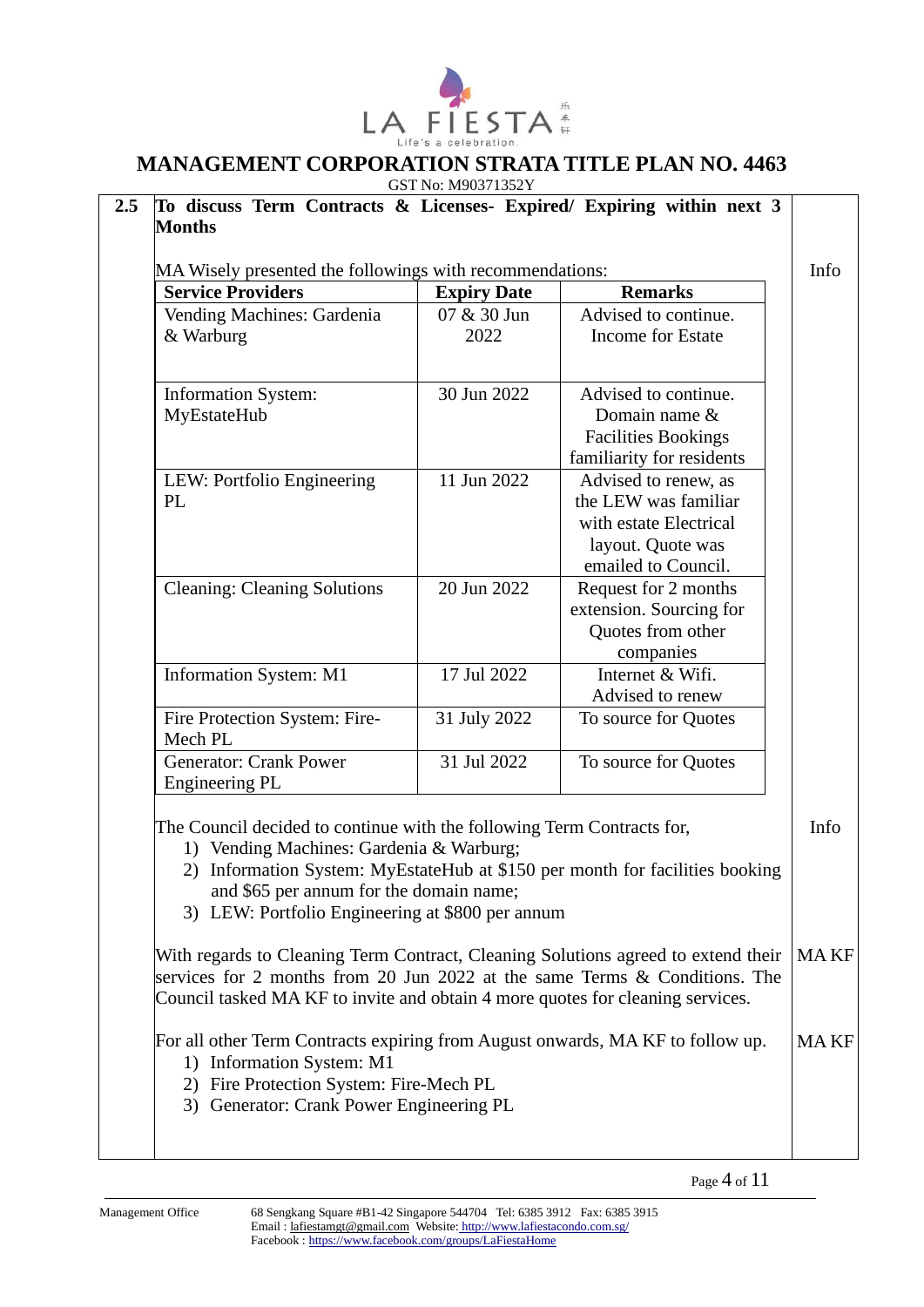

|     |                                                                                   |            | GST No: M90371352Y |                 |                 |                       |             |
|-----|-----------------------------------------------------------------------------------|------------|--------------------|-----------------|-----------------|-----------------------|-------------|
| 2.6 | <b>To review Utility's Consumption</b>                                            |            |                    |                 |                 |                       |             |
|     | The water and electricity bills for the month of April 2022 were presented. The   |            |                    |                 |                 | MA KF                 |             |
|     | Council suggested to look into matters to save electricity consumption.           |            |                    |                 |                 |                       |             |
|     |                                                                                   |            |                    |                 |                 |                       |             |
| 2.7 | <b>Car Park Report</b>                                                            |            |                    |                 |                 |                       |             |
|     |                                                                                   |            |                    |                 |                 |                       |             |
|     | <b>Car Park Update</b>                                                            | April 2022 |                    | <b>May 2022</b> |                 | <b>Occupancy Rate</b> |             |
|     | $1st$ car<br>$2nd$ car                                                            | 558<br>51  |                    | 602<br>52       |                 | 77.1%                 | Info        |
|     | $3rd$ car                                                                         | 1          |                    | $\overline{2}$  |                 | 6.66%<br>0.025%       |             |
|     | Total                                                                             | 610        |                    | 656             |                 | 84%                   |             |
|     |                                                                                   |            |                    |                 |                 |                       |             |
|     | Mr. Melvin Ong enquired if there were any report of wheel clamped cases and MA    |            |                    |                 |                 |                       |             |
|     | Wisely reported nil for the month of April and May 2022.                          |            |                    |                 |                 |                       |             |
|     |                                                                                   |            |                    |                 |                 |                       |             |
| 2.8 | <b>Access Card Report</b>                                                         |            |                    |                 |                 |                       |             |
|     |                                                                                   |            |                    |                 |                 |                       |             |
|     | <b>Access Card Update</b>                                                         |            | April 2022         |                 | <b>May 2022</b> |                       | Info        |
|     | <b>Total Card</b>                                                                 |            | 5326               |                 | 5326            |                       |             |
|     | Card Issued                                                                       |            | 4371               |                 | 4387            |                       |             |
|     | MA/Security/Cleaner                                                               |            | 40                 |                 | 40              |                       |             |
|     | Replacement Card                                                                  |            | 803                |                 | 836             |                       |             |
|     | <b>Balance Card</b>                                                               |            | 112                |                 | 63              |                       |             |
|     | MA Wisely informed that 300 new cards would be handed over to MA KF.              |            |                    |                 |                 |                       |             |
|     |                                                                                   |            |                    |                 |                 |                       |             |
| 3.0 | <b>MATTERS ARISING</b>                                                            |            |                    |                 |                 |                       |             |
|     |                                                                                   |            |                    |                 |                 |                       |             |
| 3.1 | <b>Pool Timber Deck</b>                                                           |            |                    |                 |                 |                       |             |
|     |                                                                                   |            |                    |                 |                 |                       |             |
|     | Aequitas Law LLP (MCST 4463 Rep), had sent the legal demand to Main               |            |                    |                 |                 |                       | Info        |
|     | Contractor, Evan Lim Co. Pte Ltd (ELC), and Sub Contractor, Cheng Fong            |            |                    |                 |                 |                       |             |
|     | Enterprises Pte Ltd (Cheng Fong) on 3 March 2022.                                 |            |                    |                 |                 |                       |             |
|     | Following which, Originating Claims were served to ELC and Cheng Fong.            |            |                    |                 |                 |                       |             |
|     |                                                                                   |            |                    |                 |                 |                       |             |
|     | MA Wisely notified that the Technical Expert from ACE acuity + Advisory Pte. Ltd. |            |                    |                 |                 |                       |             |
|     | had yet to reply on the method statement submitted by Cheng Fong, and the         |            |                    |                 |                 |                       |             |
|     | Technical Expert would respond by next week.                                      |            |                    |                 |                 |                       |             |
|     |                                                                                   |            |                    |                 |                 |                       |             |
|     | MA KF to follow up with Technical Expert on the method statement and discuss      |            |                    |                 |                 |                       | <b>MAKF</b> |
|     | with Aequitas Law LLP for further legal advice.                                   |            |                    |                 |                 |                       |             |
|     |                                                                                   |            |                    |                 |                 |                       |             |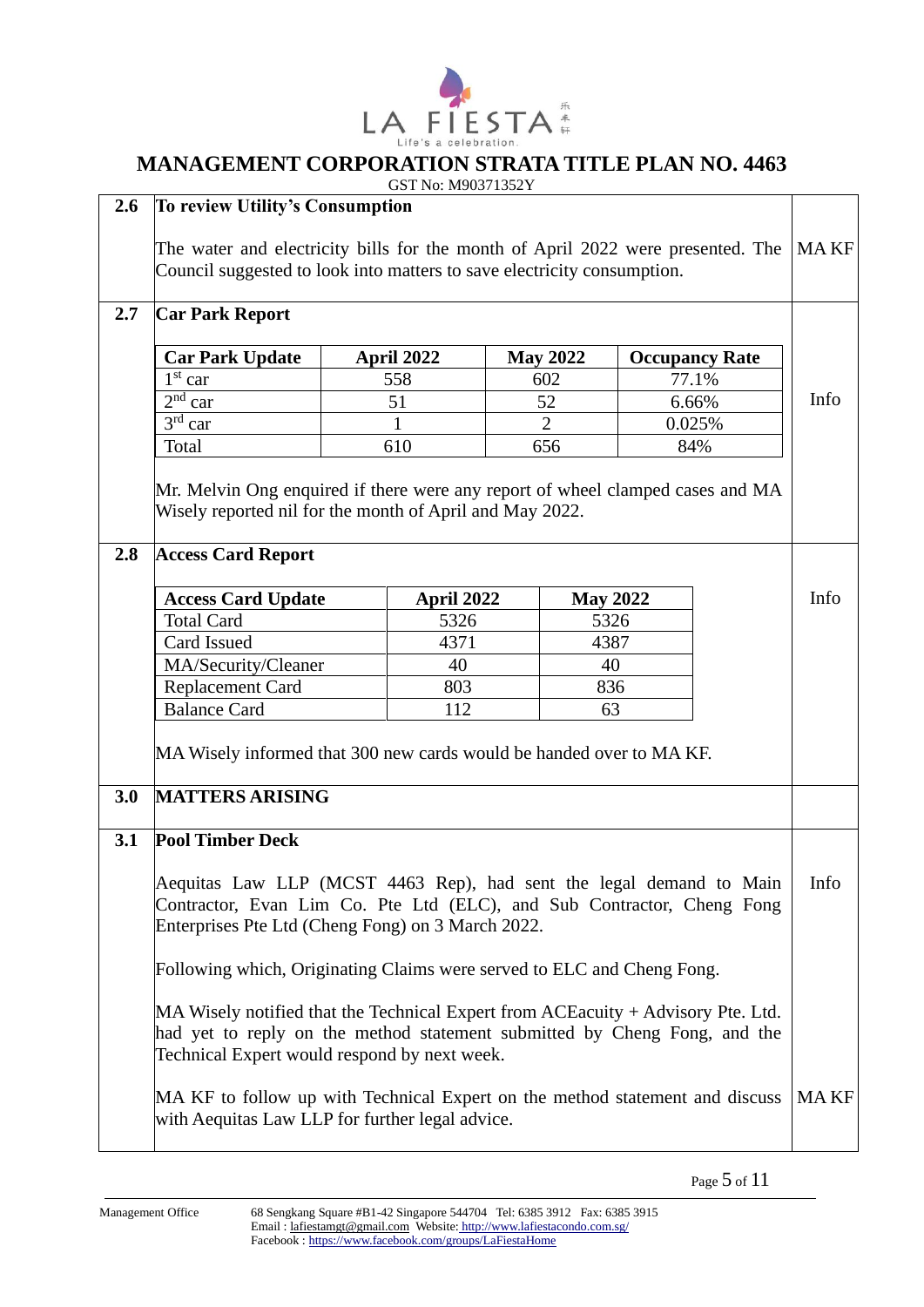

#### **MANAGEMENT CORPORATION STRATA TITLE PLAN NO. 4463** GST No: M90371352Y

| 3.2 | 0.31110.101703113321<br><b>Main Con Rectification Works</b>                                                                                                                                                                                                                                                                                                                                   |             |
|-----|-----------------------------------------------------------------------------------------------------------------------------------------------------------------------------------------------------------------------------------------------------------------------------------------------------------------------------------------------------------------------------------------------|-------------|
|     | The Developer had provided the schedule for rectification works on block 62 to 64.<br>Block 64 Level 1 lobby closure is from 15-20 June 2022. Notices had been put up<br>to inform residents of block 64.                                                                                                                                                                                     | Info        |
|     | The Council requested for the Work at Height Permit, PE certification for<br>supervisory works on gondola and the necessary permits. MA Wisely had been<br>chasing Evan Lim & Co. Pte Ltd via email but to-date no response. MA KF will<br>follow up on this matter.                                                                                                                          | <b>MAKF</b> |
|     | The Council queried if BCA had replied to MCST regarding the extension for the<br>repainting and MA Wisely replied no response yet. MA KF will follow up on this<br>matter.                                                                                                                                                                                                                   | <b>MAKF</b> |
| 3.3 | <b>Private Enclosed Space (PES) Extended Roof Cover House Rule</b>                                                                                                                                                                                                                                                                                                                            |             |
|     | Upon queries from Council Member Mr. Arumugam Sriganeshakantha, MA Wisely<br>reported that several PES Units had sheltered their open PES area using composite<br>aluminum panel. However, MA Wisely had not regulated these installations during<br>these years while they were managing the estate.                                                                                         | Info        |
|     | The material as guided by 5 <sup>th</sup> Management Council was tempered glass so to retain<br>the design intent of the outline of the existing PES shelter when viewed from higher<br>Units.<br>No Units had used tempered glass to shelter open area of the PES.                                                                                                                           | Info        |
|     | The Council sought MA KF to advice on the procedure for approving designs and<br>material (e.g. composite aluminum, tempered glass, etc.) for PES shelter<br>installation. As such installations affect the façade of the estate, MA KF advised<br>that the Council has no power to decide the designs and material and these have to<br>be proposed as Special Resolution to pass as By-law. | Info        |
|     | The Council was also advised by MA KF $\&$ agreed by MA Wisely that any new<br>By-laws passed are not retrospectively actionable.                                                                                                                                                                                                                                                             | Info        |
|     | The Council would further deliberate and work with MA KF on this matter,<br>including suitable designs and material.                                                                                                                                                                                                                                                                          | <b>MAKF</b> |
|     |                                                                                                                                                                                                                                                                                                                                                                                               |             |

Page 6 of 11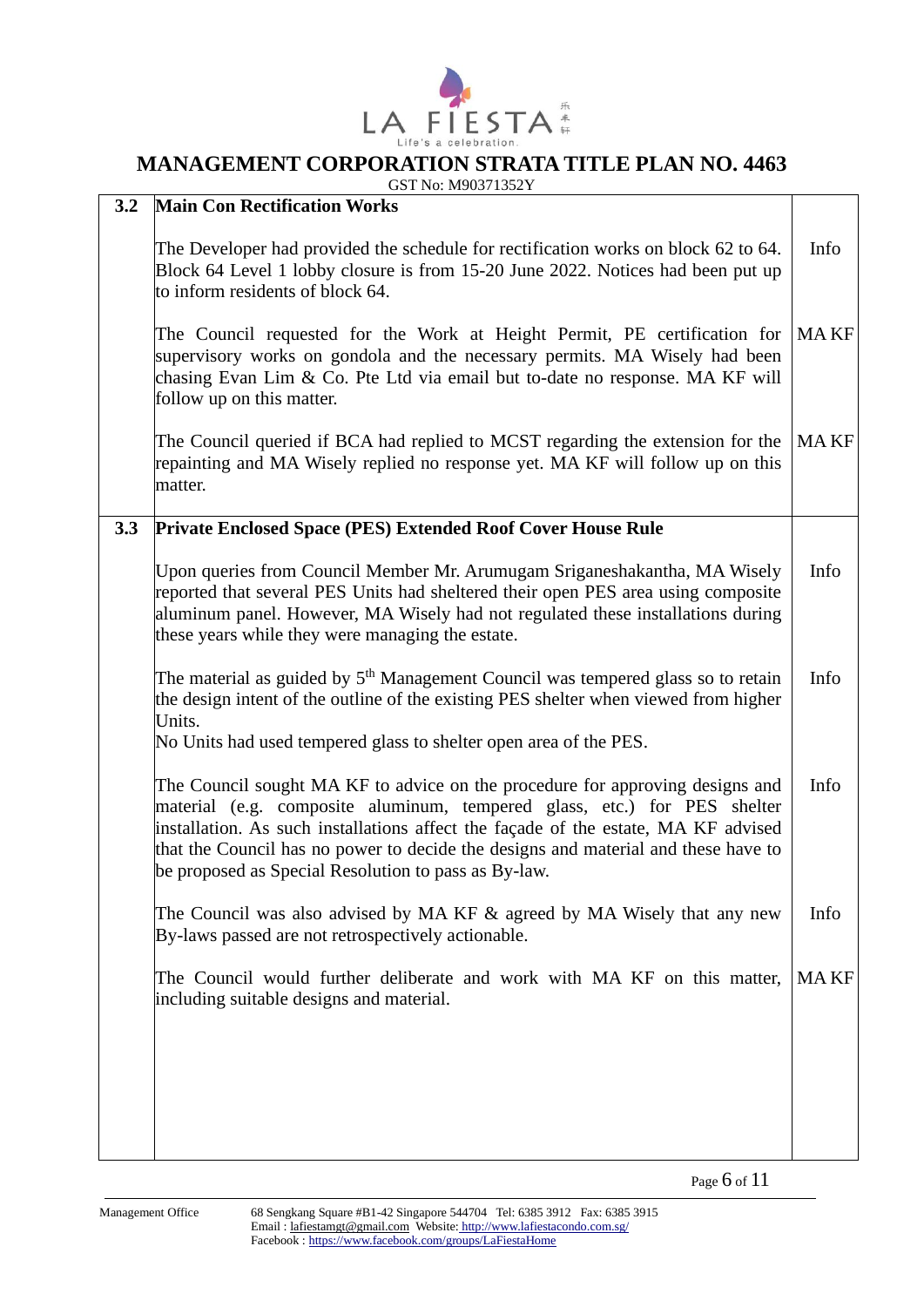

|  | GST No: M90371352Y |
|--|--------------------|

| 3.4 | <b>Olive Tree</b>                                                                                                                                                                                                                                                                                                                                                                                         |                     |
|-----|-----------------------------------------------------------------------------------------------------------------------------------------------------------------------------------------------------------------------------------------------------------------------------------------------------------------------------------------------------------------------------------------------------------|---------------------|
|     | The Council sought clarification if the Landscape contract includes maintenance of<br>the olive tree. MA Wisely clarified that the contract did include special care for the<br>olive tree and for this, Goodview Garden & Landscape Pte. Ltd (Landscape Term<br>Contractor) (Goodview) had been served written notice for failing its duty as<br>contracted.                                             | Info                |
|     | The Council also acknowledged that the tabled motion to approve the budget (not<br>exceeding \$35k) to engage legal services for the olive tree was not passed in the<br>last AGM.                                                                                                                                                                                                                        |                     |
|     | The Council tasked MA KF to arrange a meeting with the Landscape vendor,<br>Goodview to discuss solutions to save the olive tree.                                                                                                                                                                                                                                                                         | <b>MAKF</b>         |
|     | Mr. Benny Tien (Observer) requested to be included in such meeting and the<br>Council unanimously agreed to invite Mr. Benny for the Landscape meeting.                                                                                                                                                                                                                                                   | Info                |
| 3.5 | <b>Management Agent (MA) Service</b>                                                                                                                                                                                                                                                                                                                                                                      |                     |
|     | By the invitations from the $5th$ Management Council, a total of 16 MA proposals<br>were received. Subsequently, the 6 <sup>th</sup> Management Council invited 2 additional MAs<br>to participate in the tender for better evaluations. Collectively 18 sealed tendering<br>proposals were received by the Council.                                                                                      | Info                |
|     | All proposals were ranked & banded into price ranges. Based on price, service<br>package, track records, personal experiences and professional recommendations,<br>the Council shortlisted 6 MA proposals (with at least 1 MA proposal from each<br>band) and diligently conducted interviews with these 6 vendors using a<br>standardized matrix to evaluate their past and present performance indexes. |                     |
|     | Four MA vendors were subsequently further shortlisted from the initial interviewed<br>6, and detailed discussions and negotiations were conducted with these 4 MA<br>vendors for final selection.                                                                                                                                                                                                         |                     |
|     | After careful evaluation (including overall evaluation matrix score and budget<br>consideration), the Council decided to appoint Knight Frank Property Asset<br>Management Pte Ltd (KFPAM) as the MA for MCST4463, effective from 1 June<br>2022.                                                                                                                                                         |                     |
|     | MA Wisely informed that the Handing Over/ Taking Over (HOTO) with the<br>incoming MA KF was in progress since 23 May 2022 and the sign-off would be<br>carried out over 3 and 4 June 2022. MA KF informed the Council that they have                                                                                                                                                                      | Info<br><b>MAKF</b> |
|     | checked the HOTO prepared by MA Wisely against their checklist and are satisfied,<br>and would sign the HOTO prepared by MA Wisely.                                                                                                                                                                                                                                                                       |                     |

Page 7 of 11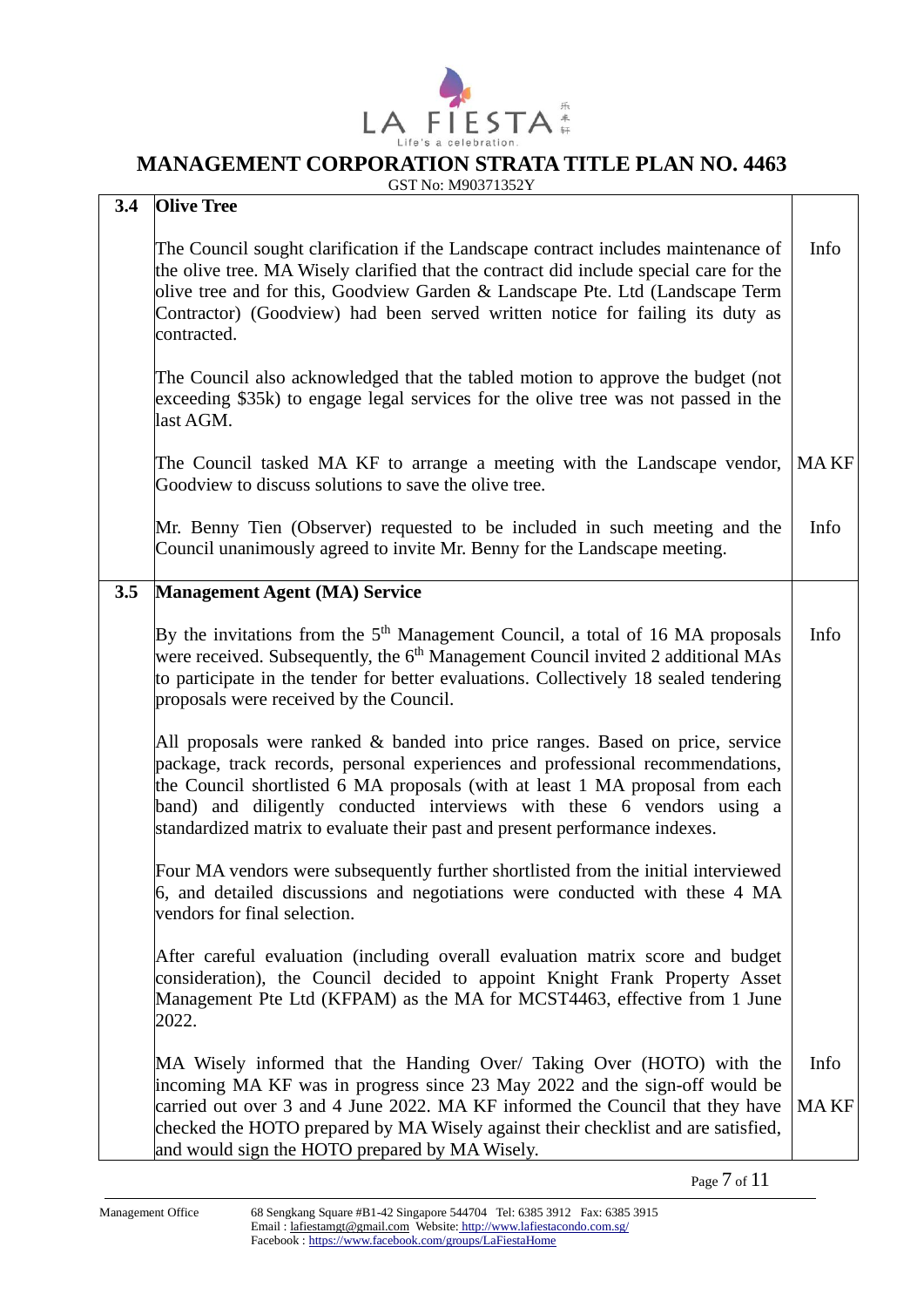

# **LA FIESTA**<sup>#</sup><br>MANAGEMENT CORPORATION STRATA TITLE PLAN NO. 4463

GST No: M90371352Y

|     | Mr. Melvin Ong expressed his disappointment that MA Wisely reduced manpower<br>manning the estate without consent from the Council. A total of 2 staff were<br>vacated, namely 1 Property Executive from 14 May 2022 and 1 Technician from 22<br>May 2022. MA Wisely advised that these staff not deployed to site would not be<br>billed to MCST as corresponded via email.                                                       | Info<br><b>MA</b><br>Wisely |
|-----|------------------------------------------------------------------------------------------------------------------------------------------------------------------------------------------------------------------------------------------------------------------------------------------------------------------------------------------------------------------------------------------------------------------------------------|-----------------------------|
|     | Mr. John Tan requested MA Wisely to provide the remuneration information<br>relating to the 2 reduced manpower.                                                                                                                                                                                                                                                                                                                    | <b>MA</b><br>Wisely         |
|     | The Council requested MA Wisely to provide the original signed Contracts from<br>FY2017 (i.e. since inception until present).                                                                                                                                                                                                                                                                                                      | Info                        |
|     | The Council thanks Wisely 98 for the continuous support for the past 5 years to<br>MCST 4463.                                                                                                                                                                                                                                                                                                                                      | Info                        |
|     | [Post meeting notes: MA Wisely has passed over original copies of MA agreements<br>signed on Year 2018, 2020 and 2021 to Mr. Arnold Tan on 4 June 2022. Council<br>had in turn requested for photocopies of the missing MA agreements signed on Year<br>2017 and 2019.]                                                                                                                                                            |                             |
| 4.0 | <b>NEW MATTERS ARISING</b>                                                                                                                                                                                                                                                                                                                                                                                                         |                             |
| 4.1 | <b>Post AGM discussion</b>                                                                                                                                                                                                                                                                                                                                                                                                         |                             |
|     | <b>MF/SF Budget</b>                                                                                                                                                                                                                                                                                                                                                                                                                |                             |
|     | MA Wisely informed that BCA had reply that if the proposed annual budget motion<br>was defeated, the MCST would have to assess whether it has any effect to the<br>management, operation and maintenance of the estate, and then decide if the<br>motion needs to be revisited at a general meeting.                                                                                                                               | Info                        |
|     | The Council had assessed that the approved Management fund contribution at \$37<br>per share per month would not affect the management, operation and maintenance<br>of the estate. The Council unanimously agreed to not hold an EOGM for the motion<br>to pass the management fund budget.                                                                                                                                       | Closed                      |
|     | <b>EV CHARGER</b>                                                                                                                                                                                                                                                                                                                                                                                                                  |                             |
|     | Several Council Members attended the briefing held by LTA regarding installation<br>of EV Chargers in non-landed private residences (NLPRs). The Council shared that<br>the LTA grant was based on reimbursement model and the grant funding would<br>return to the vendor. LTA's Electric Vehicle Common Charger Grant (ECCG) is<br>available till December 2023 and would co-fund 50% of the three cost components<br>as follow: | Info                        |

Page 8 of 11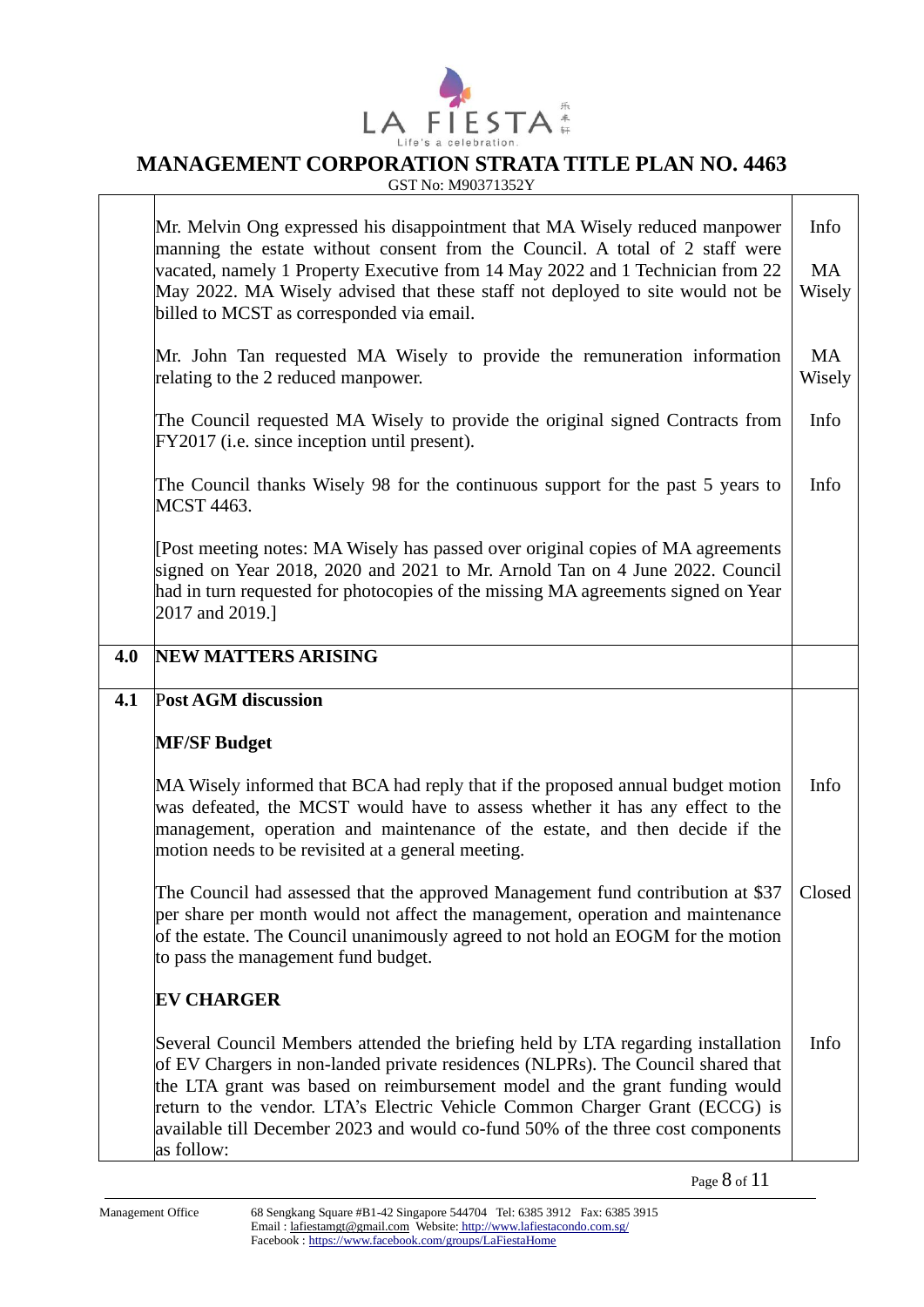

# **LA FIESTA**<sup>#</sup><br>MANAGEMENT CORPORATION STRATA TITLE PLAN NO. 4463

GST No: M90371352Y

|     | Luxurie<br>The SP suggested to do the fogging in the estate to be on same date/time as The<br>Luxurie. The Council tasked the MA KF to explore the feasibility with The<br>Luxurie.                                                                                                                                                                | Info<br><b>MAKF</b> |
|-----|----------------------------------------------------------------------------------------------------------------------------------------------------------------------------------------------------------------------------------------------------------------------------------------------------------------------------------------------------|---------------------|
| 5.1 | Feedback from 54 $\#XX$ -XX to have the same date/time for fogging with The                                                                                                                                                                                                                                                                        |                     |
| 5.0 | <b>Any Other Business</b>                                                                                                                                                                                                                                                                                                                          |                     |
|     | The Council unanimously agreed to allow Sengkang CC to host the event in La<br>Fiesta Function Room on 18 June 2022 (Saturday) as the recipients of the awards<br>were residents of La Fiesta.                                                                                                                                                     | Closed              |
| 4.4 | Sengkang CC Children Merit Awards in La Fiesta                                                                                                                                                                                                                                                                                                     |                     |
|     | <b>Board</b><br>Due to the potential risk of vehicles accidentally crashing towards the central notice<br>board while manoeuvring and parking, the Council unanimously agreed to<br>temporary close the carpark lots No. 365 and 385 (adjacent to the central notice<br>board, located directly opposite MA office) due to related safety concern. | Closed              |
| 4.3 | Temporary Closure of Carpark lots No. 365 and 382 near Central Notice                                                                                                                                                                                                                                                                              |                     |
|     | Mr. Arumugam Sriganeshakantha expressed the safety concern with in-coming<br>pedestrians and mobility devices at the side gate and will arrange to have a physical<br>walk with MA KF to identify the suitable location to install the mirror and explore<br>the avenues for such installation.                                                    | <b>MAKF</b>         |
| 4.2 | Mirror at Side Gate (Blind Spot)                                                                                                                                                                                                                                                                                                                   |                     |
|     | Without further deliberation, the Council unanimously agreed to follow up on the<br>EV item and Mr. Melvin Ong requested MA KF to conduct a feasibility study and<br>invite EV vendors to submit proposals and follow up with interviews by the<br>Council, before the next Management Council meeting.                                            | <b>MAKF</b>         |
|     | The overall grant funding is capped at \$4,000 per charger. The number of chargers<br>that ECCG may co-fund is up to 1% of total carpark lots. In the case of La Fiesta,<br>La Fiesta is eligible for up to 9 EV-charging lots.                                                                                                                    | Info                |
|     | 1. Charging system (e.g. charger equipment);<br>2. Licensed electrical worker fees; and<br>3. Cabling and installation costs (subject to \$1,000 cap).                                                                                                                                                                                             |                     |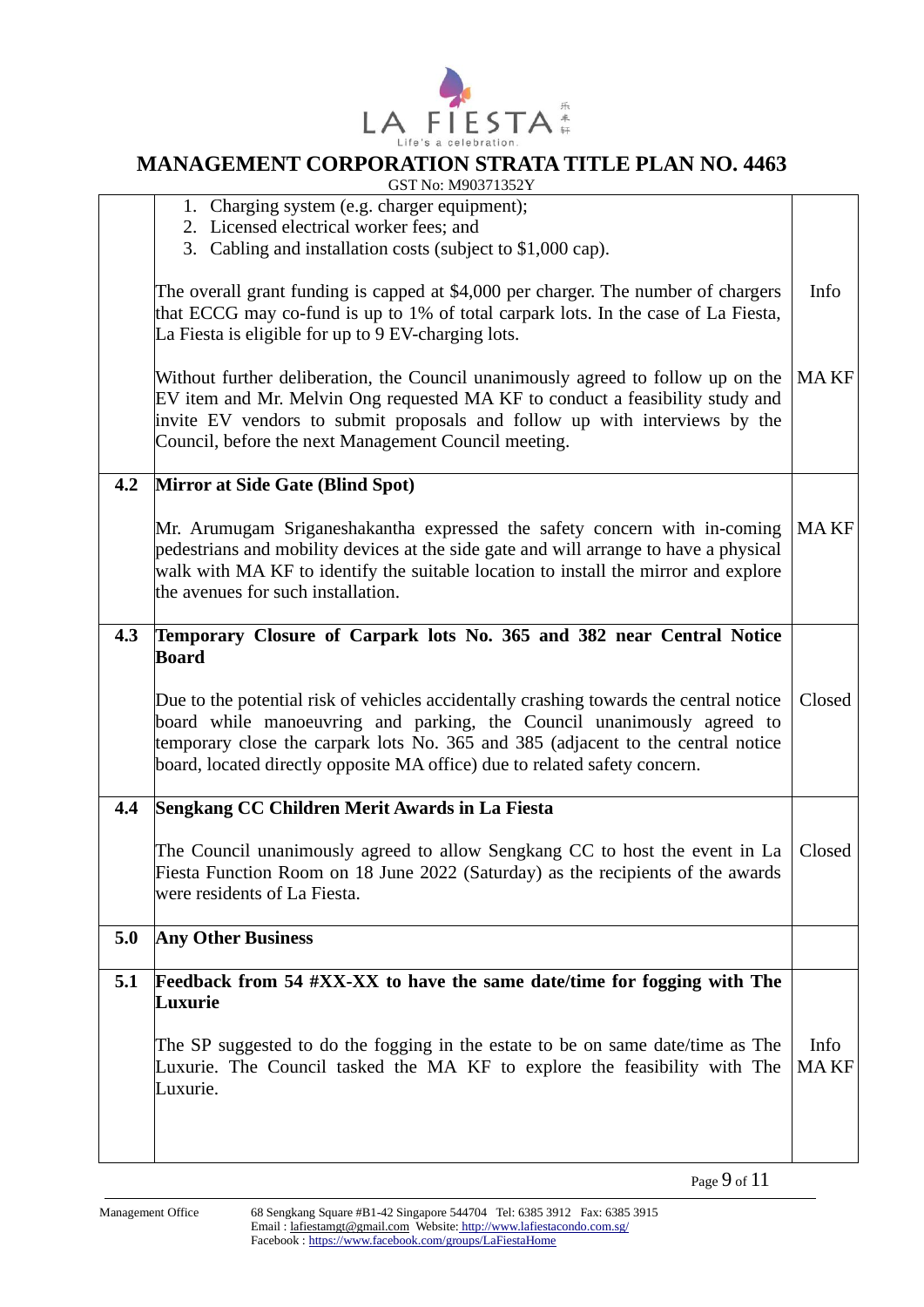

GST No: M90371352Y

| 5.2 | 301110.10202112221<br>Request from 64 #XX-XX to waive charges on 2 <sup>nd</sup> Carpark since March 2022                                                                                                                                                                                                                                                                                                                                                                                             |                         |
|-----|-------------------------------------------------------------------------------------------------------------------------------------------------------------------------------------------------------------------------------------------------------------------------------------------------------------------------------------------------------------------------------------------------------------------------------------------------------------------------------------------------------|-------------------------|
|     | Blk 64 #XX-XX was charged $2nd$ car charges from Feb 2022 as the Resident did<br>not inform the office that the $1st$ car was scraped and therefore $2nd$ car to take over<br>as $1st$ car.                                                                                                                                                                                                                                                                                                           | Info                    |
|     | Blk 64 #XX-XX requested to waive all charges on $2nd$ Carpark from March 2022<br>via an email and had provided document proof that the $1st$ car was scrapped on 2<br>February 2022, hence the $2^{nd}$ car takes over the 1 <sup>st</sup> car slot.                                                                                                                                                                                                                                                  | Info                    |
|     | After much deliberation, the Council agreed to waive the related charges on this<br>said $2nd$ car from March 2022 to August 2022 on a one-time good will basis.                                                                                                                                                                                                                                                                                                                                      | Closed                  |
| 5.3 | <b>Request the master access for Council member</b>                                                                                                                                                                                                                                                                                                                                                                                                                                                   |                         |
|     | The Council would discuss with MA KF to allow selected Council members to<br>have master access to all blocks so to carry out inspection.                                                                                                                                                                                                                                                                                                                                                             | Council/<br><b>MAKF</b> |
| 5.4 | Feedback from 50 #XX-XX SP regards having 2-night shift cleaners                                                                                                                                                                                                                                                                                                                                                                                                                                      |                         |
|     | The Council and MA KF would evaluate and look into this matter.                                                                                                                                                                                                                                                                                                                                                                                                                                       | Council/<br><b>MAKF</b> |
| 5.5 | <b>Feedback from 50 #XX-XX SP regards to substation doors</b>                                                                                                                                                                                                                                                                                                                                                                                                                                         |                         |
|     | Blk 50 #XX-XX feedback that the substation door colour was discoloured and<br>dirty. MA Wisely had arranged Cleaners to provide periodic cleaning to the<br>substation door.                                                                                                                                                                                                                                                                                                                          | Info                    |
|     | SP feedback that the periodic cleaning was not a solution. After much deliberation,<br>the Council tasked MA Wisely to write an email to ELC (Evan Lim $& Co.$ Pte Ltd)<br>to provide assistance.                                                                                                                                                                                                                                                                                                     | <b>MA</b><br>Wisely     |
|     | [Post meeting notes: MA Wisely had emailed to ELC on 3 Jun 2022 to address the<br>discolouration of the doors at the substation.]                                                                                                                                                                                                                                                                                                                                                                     |                         |
| 5.6 | Feedback from 50 #XX-XX SP regards the wash basin hairline crack defect                                                                                                                                                                                                                                                                                                                                                                                                                               |                         |
|     | Blk 50 #XX-XX feedback that he found out his unit wash basin had hairline crack<br>and claimed that he did not receive the notice announcement made by MA Wisely<br>that all such defect was to be reported and filed by 30 April 2020. Several members<br>commented that they did receive this said announcement. As such, the MA Wisely<br>replied that the extended timeline given by Main Con had long overdue. SP<br>requested MA Wisely to email him the April 2020 circular for clarification. | Info                    |
|     | [Post meeting notes: MA Wisely emailed the April 2020 circular to Blk 50 #XX-                                                                                                                                                                                                                                                                                                                                                                                                                         | Closed                  |

Page 10 of 11